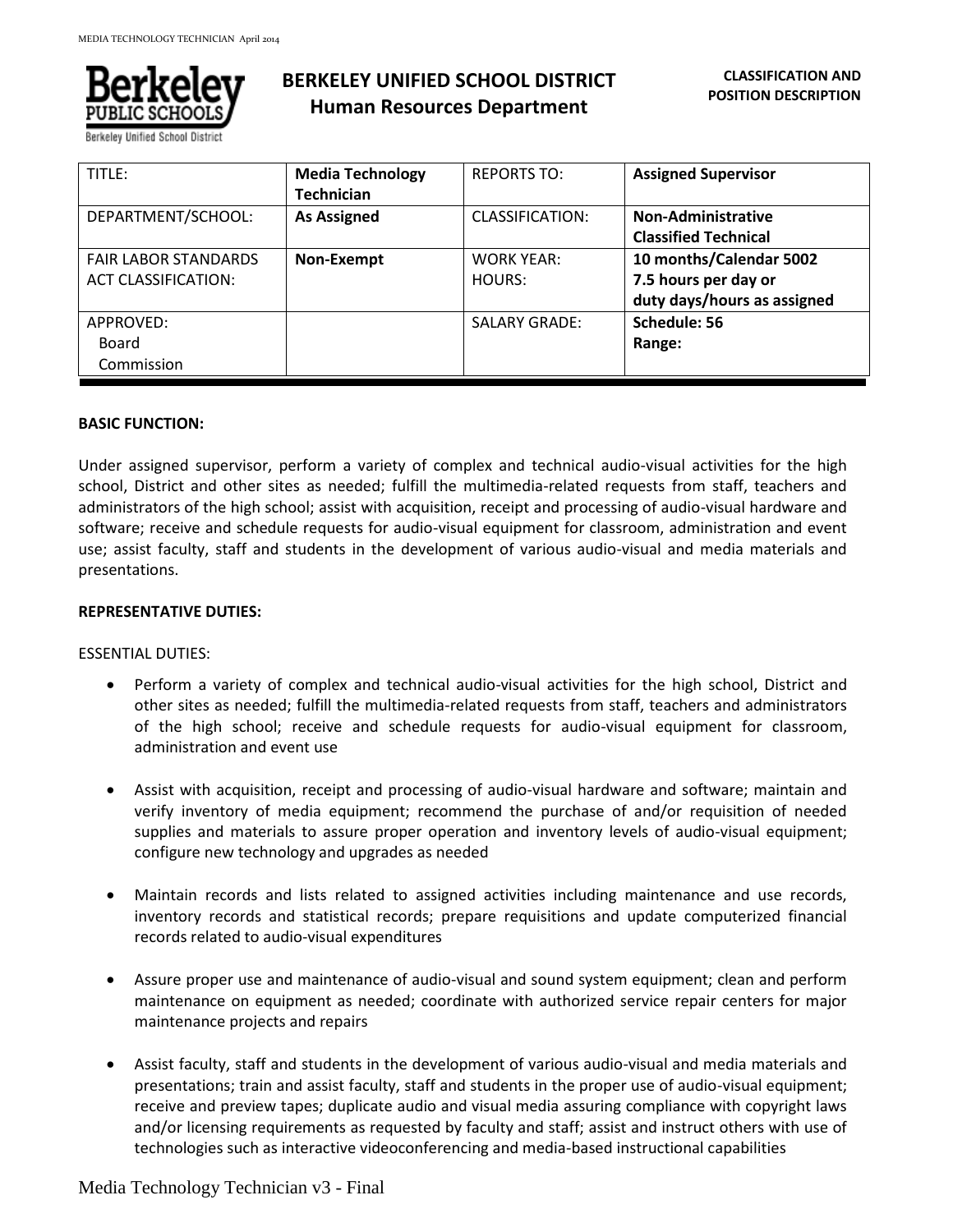- Provide instructional use of camera, microphone and lighting equipment to students in various video production classes; record and train students to record professional level audio in the sound studio for students' voice-over narration and music projects
- Interface with the Technology Department to work on various media-related requests and projects to maintain a high level of network and media connectivity
- Operate a variety of multi-media hardware and software including LCD projectors, camcorders, tripods, lighting kits, microphones, boom poles, televisions, DVD players and duplicators, battery backups, video digitizers, document cameras, interactive videoconferencing equipment and others; operate a computer and various software programs; drive a vehicle to other sites to conduct work as directed
- Prepare and maintain records and reports related to assigned activities
- Maintain current knowledge of digital and multi-media technology and other advances in the field

# OTHER DUTIES:

Perform related duties as assigned

#### **KNOWLEDGE AND ABILITIES:**

### KNOWLEDGE OF:

Various audio-visual equipment used by the District

High definition and standard definition camera equipment

Video production operations

Devices and equipment used in media production

Operation of a computer and assigned software

Operational principles for multimedia presentations

Oral and written communication skills

Interpersonal skills including tact, patience and courtesy

Proper procedures, tools, materials and equipment used in the installation, repair and maintenance of a variety of audio-visual equipment

Record-keeping techniques

Communicate effectively both orally and in writing

# ABILITY TO:

Perform a variety of complex and technical audio-visual activities for the high school, District and other sites as needed

Process multimedia-related requests from staff, teachers and administrators of the high school

Assist with acquisition, receipt and processing of audio-visual hardware and software

Receive and schedule requests for audio-visual equipment for classroom, administration and event use

Assist faculty, staff and students in the development of various audio-visual and media materials and presentations

Establish and maintain cooperative and effective working relationships with others

Operate a variety of multi-media and standard office equipment including a computer and assigned software

Utilize and repair devices and equipment used in media production

Meet schedules and timelines

Prepare and maintain records and reports related to assigned activities

Media Technology Technician v3 - Final